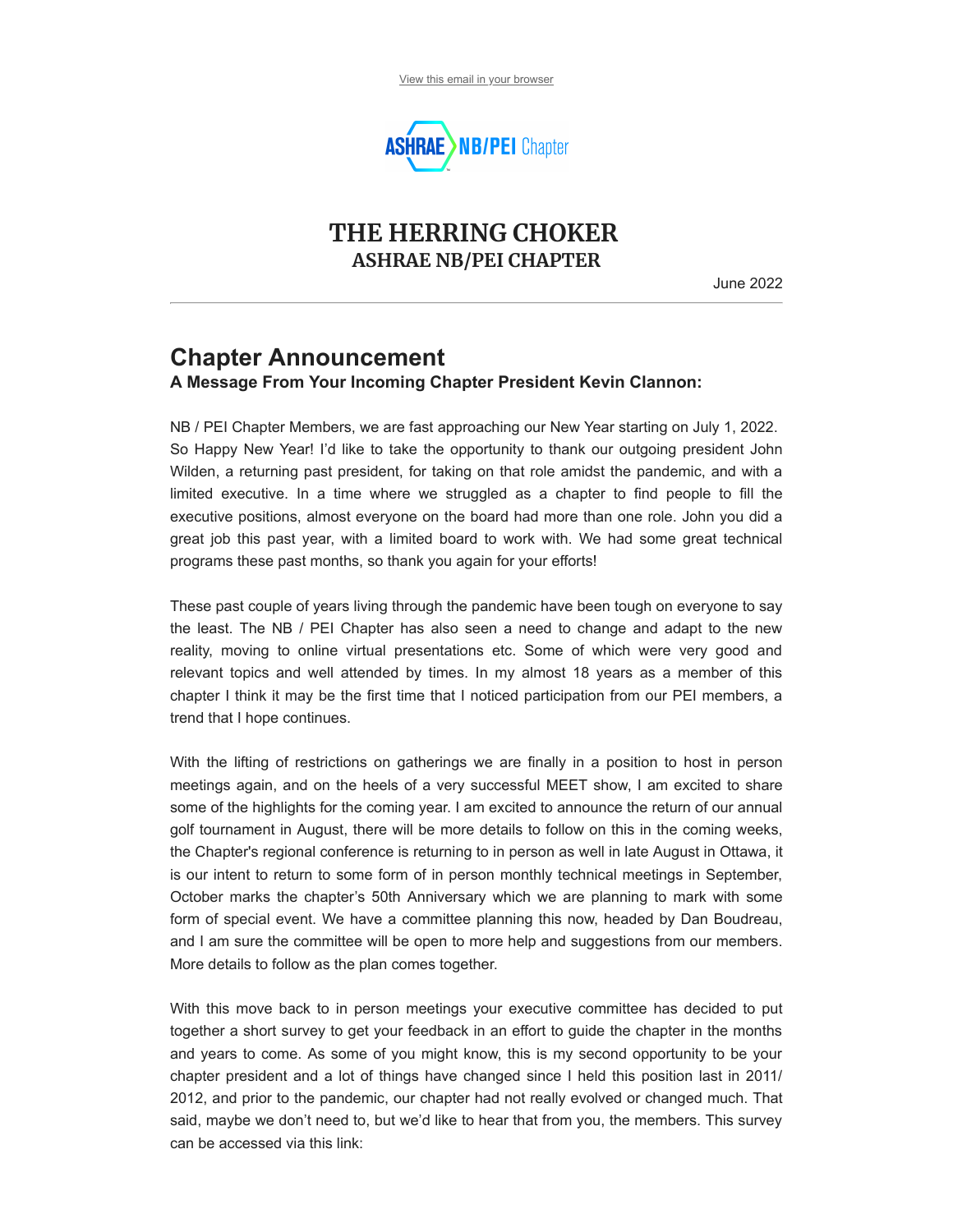#### [ASHRAE NB/PEI FEEDBACK SURVEY](https://docs.google.com/forms/d/e/1FAIpQLSfQHa3Zjzag0qQ8uyK3BlIfayGI92bwpCapc9NIAf8T2uKySA/viewform?usp=sf_link)

I would encourage you all to take the 5 or 10 minutes to answer the questions on there. The results of this survey will be used to aid our decision making moving forward. Our Chapter covers a large geographical area and it is not possible for members to travel to attend the in person meetings, so here is an opportunity to send us your feedback on what we can do to make this technical info available to you. I serve as your president and your voice at the regional table. I am not here to dictate how things are done at the chapter level. This is your society, your chapter; have your say! I'd also like to encourage you to get involved with your local chapter. We have a great executive team in place for this year and we are always looking to welcome new members to the team. Our monthly executive meetings are announced in the newsletter and are open to all members. If you can't make the time commitment to take on a "committee chair" position, consider joining the sub committee itself, many hands make light work.

In closing, we have what's shaping up to be a busy and memorable year ahead! A golf tournament and the CRC in August, our 50th Anniversary in October, a full slate of technical presentations from our members suggestions. I look forward to welcoming you back in person to our upcoming events and technical sessions. Hope you have a great summer!

Yours Truly, Kevin Clannon, CET Chapter President 2022/23, Past President 2011/12

#### **BOG MEETING Thursday June 23rd, 4:30PM - 7PM AST**

We're having our first IN-PERSON Chapter meeting since the beginning of the pandemic on Thursday, June 23rd. Details for the meeting are below. We hope to see you there!

Please note there will not be a technical presentation this month. Presentations to resume in the Fall.

#### **ASHRAE NB PEI**

NOTICE of BOG Meeting & Introduction of 2022/23 Executive Thursday June 23, 2022 Moncton City Club 114 Alma St Moncton, NB

> BOG Meeting 4:30-5:30 pm Followed by a cocktail half hour 5:30-6:00 Three course meal 6:00-7:00.

> > Cost \$30 per person.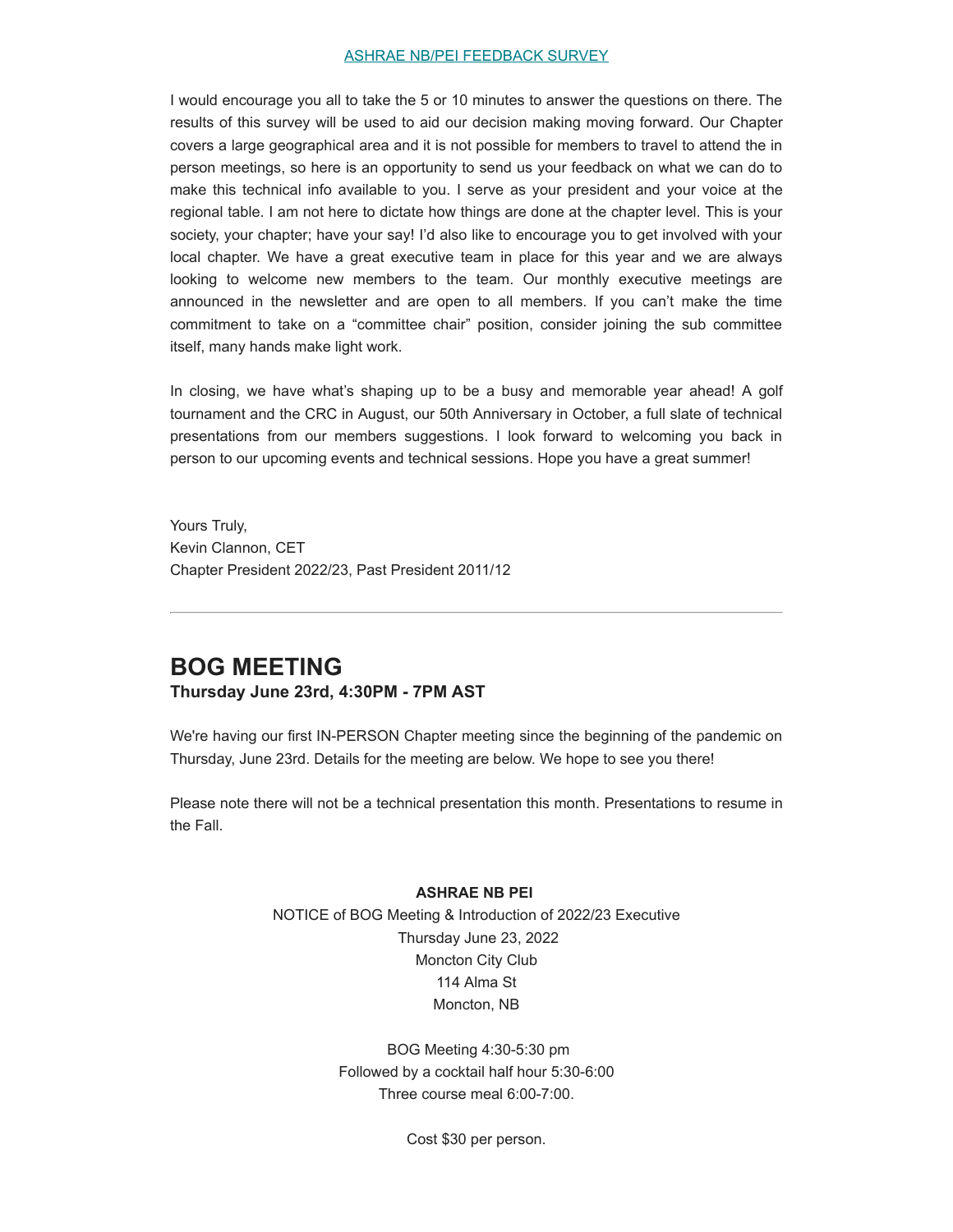#### Meal will he:

#### Appetizer - Caesar Salad

#### Choice of Main Filet Mignon with Bearnaise Sauce

Or

Cedar Plank Salmon with New Brunswick Maple Syrup \*Both mains served with fresh asparagus and creamy garlic mashed potatoes.

Dessert - Mini Cheesecake Bite

\*\*Please RSVP by Tuesday [22nd at noon through EventBrite.](https://www.eventbrite.ca/e/367618225007) Click here to register.\*\*

### **In Case You Missed It Recap on Past Events**

### **MEET Show 2022 at the Moncton Colliseum**

The Moncton MEET show took place at the Moncton Colliseum on May 4th and 5th for the first time since before the pandemic. It was a huge success with a turnout of 5,772 registered attendees this year! A common sentiment expressed by all was just how great it was to be interacting with people again in-person and seeing familiar faces they haven't seen since the beginning of the plague. It was also great seeing the vast amount of vendor booths with their innovative products on display.

The MEET Show will return in 2024.

You can read more about it here: [Successful Return for the MEET Show](http://www.meetshow.ca/)

### **NB Power's Energizing Efficiency Conference in Saint John**

NB Power hosted their annual Energizing Efficiency Conference at the Trade and Convention Centre in Saint John on June 7th and 8th. This was their first public conference in 3 years since the pandemic and it was a great success with more than 280 people in attendence! It was 2 days of inspirational talks, technical breakout sessions, opportunities to test drive and learn about EVs, and dinner with a show by comedian Steve Patterson. It was a true showcase as to the ambitions of NB Power to lead us on our path to net zero. It also served to elevate those in our energy community and allowed the brilliant minds of the Maritimes to make connections and energize each other. We look forward to seeing this annual conference continue.

You can read more about it here: [Three Takeaways from the 2022 Energizing Efficiency](https://www.nbpower.com/blog/en/posts/2022/june/three-takeaways-from-the-2022-energizing-efficiency-conference/) **Conference**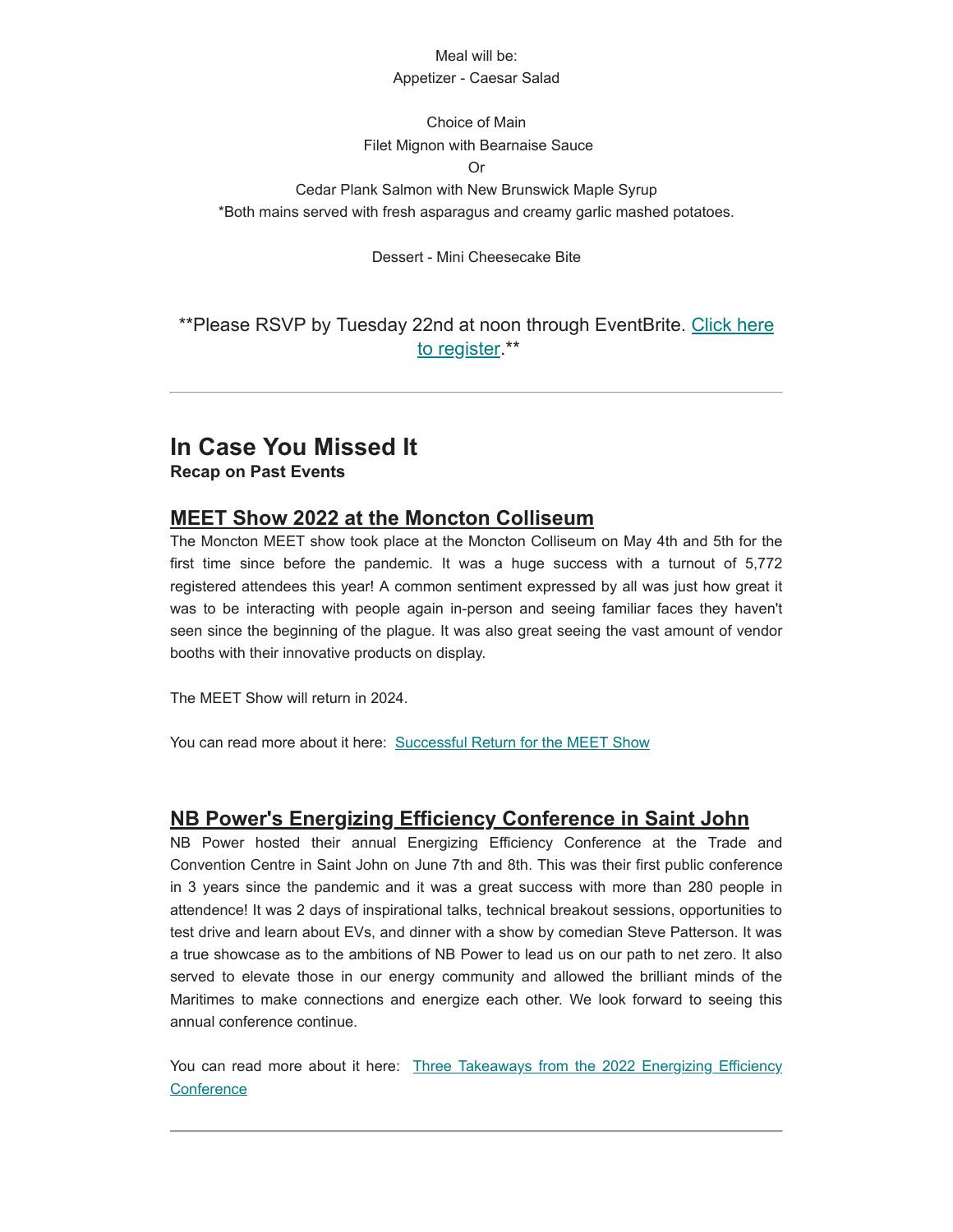### **Volunteering Many Hands Make Light Work!**

Are you looking for ways to get involved in your HVAC community? Well look no further! Reach out to any of our BOG members or our Membership Promotion chair and find out how you can get started today! Or better yet come sit in on one of our monthly meetings to get a feel for things and see if it's right for you.

Our Chapter is always looking for volunteers to take on Chair or Co-Chair positions, collaborate on committees, and share feedback and ideas on how we can strive to be better than we were yesterday. Whether you're a consulting engineer, contractor, equipment supplier, property manager, or student we welcome all. By volunteering with ASHRAE you'll get the satisfaction of contributing to a global organization by making local impacts, you'll get to network with a wide range of fellow members of the community, you'll gain the experience of working with a Board of Governors structured organization, and much more!

Reach out to any member from the BOG or to our Membership Promotion Chair: [Kevin.Bregel@Trane.com](mailto:Kevin.Bregel@Trane.com?subject=Volunteering%20With%20ASHRAE%20NB%2FPEI&body=%0A) to get started!

# **Upcoming Events**

**The Future is Bright**

#### **Ventilation 2022 Conference - Toronto, ON June 22-24, 2022**

The Ventilation 2022 conference is held in Toronto the week before the ASHRAE Annual Conference. Ventilation 2022: 13th International Industrial Ventilation Conference for Contaminant Control.

More details can be found about it here: [Ventilation 2022 Conference](https://www.ashrae.org/conferences/topical-conferences/ventilation-2022)

#### **2022 ASHRAE Annual Conference - Toronto, ON June 25-29, 2022**

This conference will be an excellent chance for members who are technically oriented to see the Society machinery in action. It is also a chance to:

- 1. See presentations of recent research
- 2. Take in person ASHRAE courses
- 3. Get chapter training
- 4. Listen to technical committees
- 5. Meet people that are doing the same work as ourselves
- 6. Meet people who are doing bleeding edge research on HVAC and COVID topics

Most of whom we meet at CRC (Chapter Regional Conferences) we will meet again at the annual conference.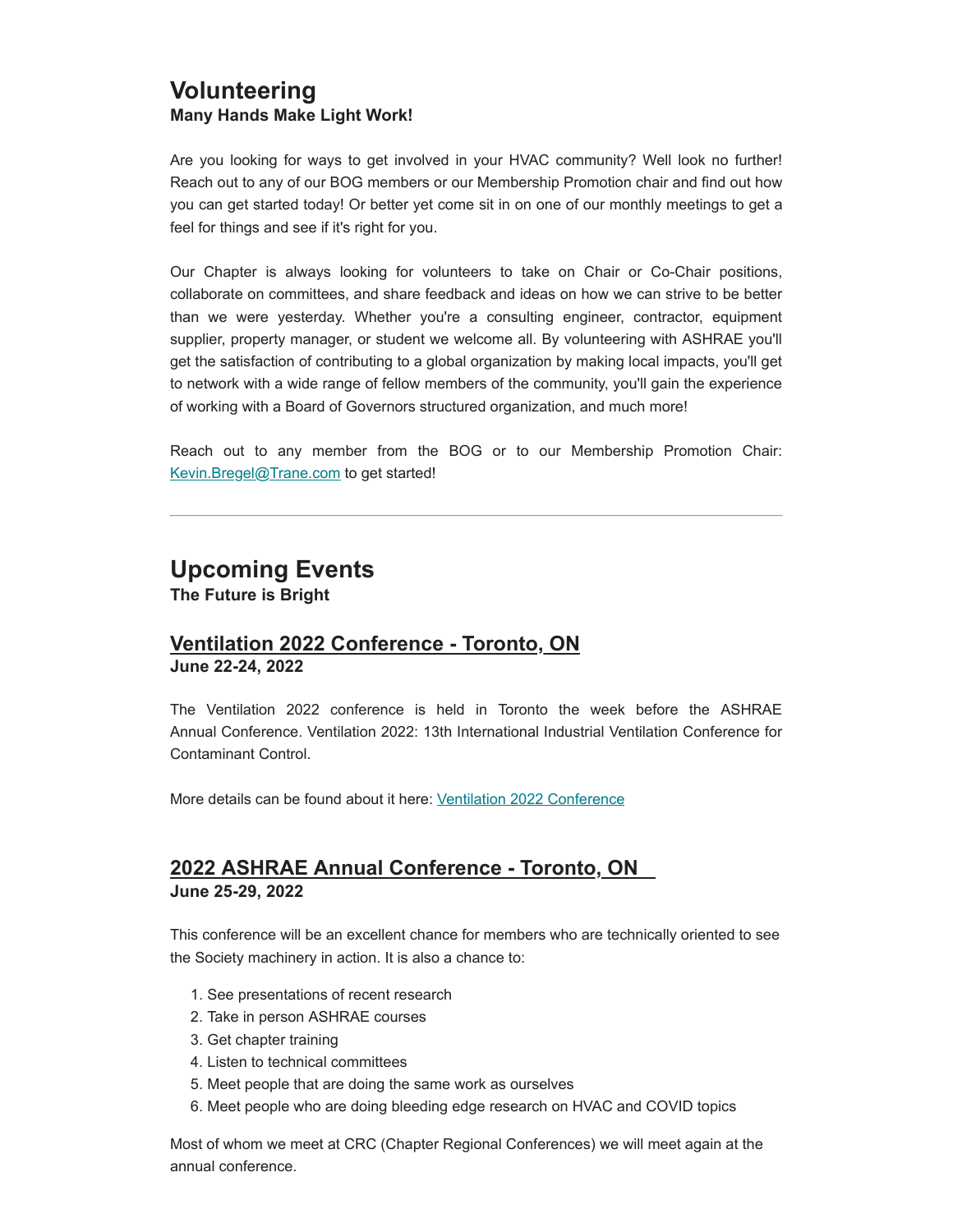More details can be found about it here: [2022 ASHRAE Annual Conference](https://www.ashrae.org/conferences/2022-annual-conference-toronto)

#### **BOMEX 2022 - Charlottetown, PEI**

**September 13-15, 2022**

The Building Owners and Managers Association of Canada is hosting their 32nd Annual Building Excellence Conference in Chartlottetown, PEI this September. Registrations are now open for attendees and exhibitors.

More details can be found about it here: [BOMEX 2022](https://bomex.cventevents.com/event/e3eeb021-6ada-4391-85ba-6206582854fd/websitePage:a0b5ecd5-73d9-4b85-8ad4-1469ec840236)

### **Can't make this one? Plan for the Next Meeting We Missed You :(**

#### **New Schedule Coming Soon... Stay Tuned.**

#### **2021-2022 Board of Governors The Knights of the Roundtable**

| Executive                            | 2021 - 2022                  |                      |
|--------------------------------------|------------------------------|----------------------|
| President                            | John Wilden, PE              | <b>BOG/Executive</b> |
| <b>President Elect</b>               | Kevin Clannon, CET           | <b>BOG/Executive</b> |
| <b>Vice President</b>                | Kevin Leger                  | <b>BOG/Executive</b> |
| Research Promotion Chair             | Kevin Leger                  | <b>BOG/Executive</b> |
| Treasurer                            | Kevin Clannon, CET           | <b>BOG/Executive</b> |
| Secretary                            | <b>Ryan Gosson</b>           | <b>BOG/Executive</b> |
|                                      |                              |                      |
| Membership Promotion Chair           | Kevin Bregel                 | <b>BOG</b>           |
| <b>Student Activities Chair</b>      | Ted White                    | <b>BOG</b>           |
| Historian                            | John Wilden                  | <b>BOG</b>           |
| Technology Transfer Chair            | Mike Boudreau                | <b>BOG</b>           |
| Newsletter Editor                    | Sarah Milton                 | <b>BOG</b>           |
| Communications Chair                 | Brandon Cosman               | <b>BOG</b>           |
| <b>Grassroots Government Affairs</b> | Rob Hoadley                  | <b>BOG</b>           |
| <b>YEA Chairs</b>                    | Kevin Bregel + Mike Boudreau | <b>BOG</b>           |
| Refrigeration                        | Harold Gallant               | <b>BOG</b>           |
| Golf Tournament Chair                | Jason Nelson                 | <b>BOG</b>           |
| Webmaster                            | Brandon Cosman               | <b>BOG</b>           |